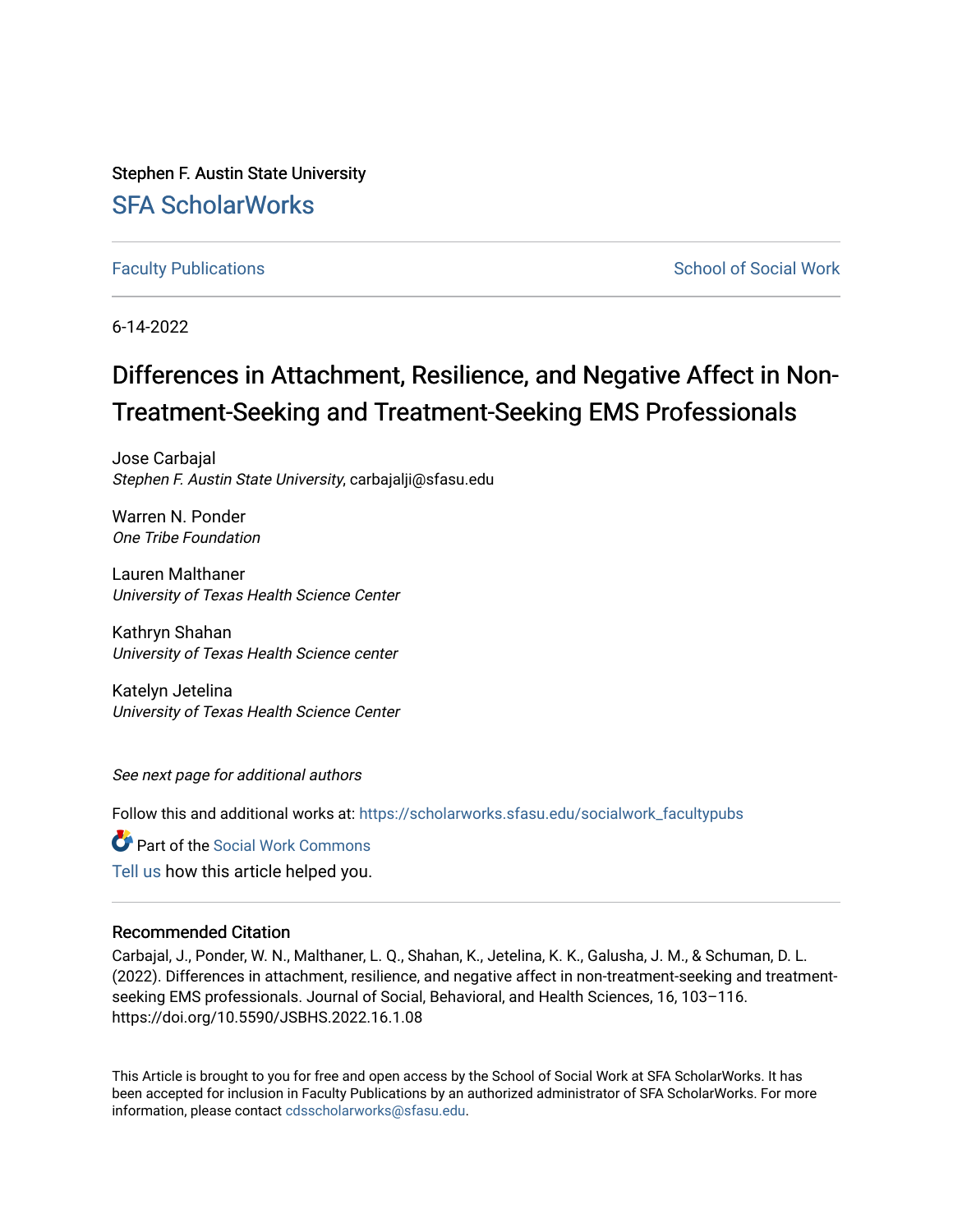#### Authors

Jose Carbajal, Warren N. Ponder, Lauren Malthaner, Kathryn Shahan, Katelyn Jetelina, Jeanine Galusha, and Donna Schuman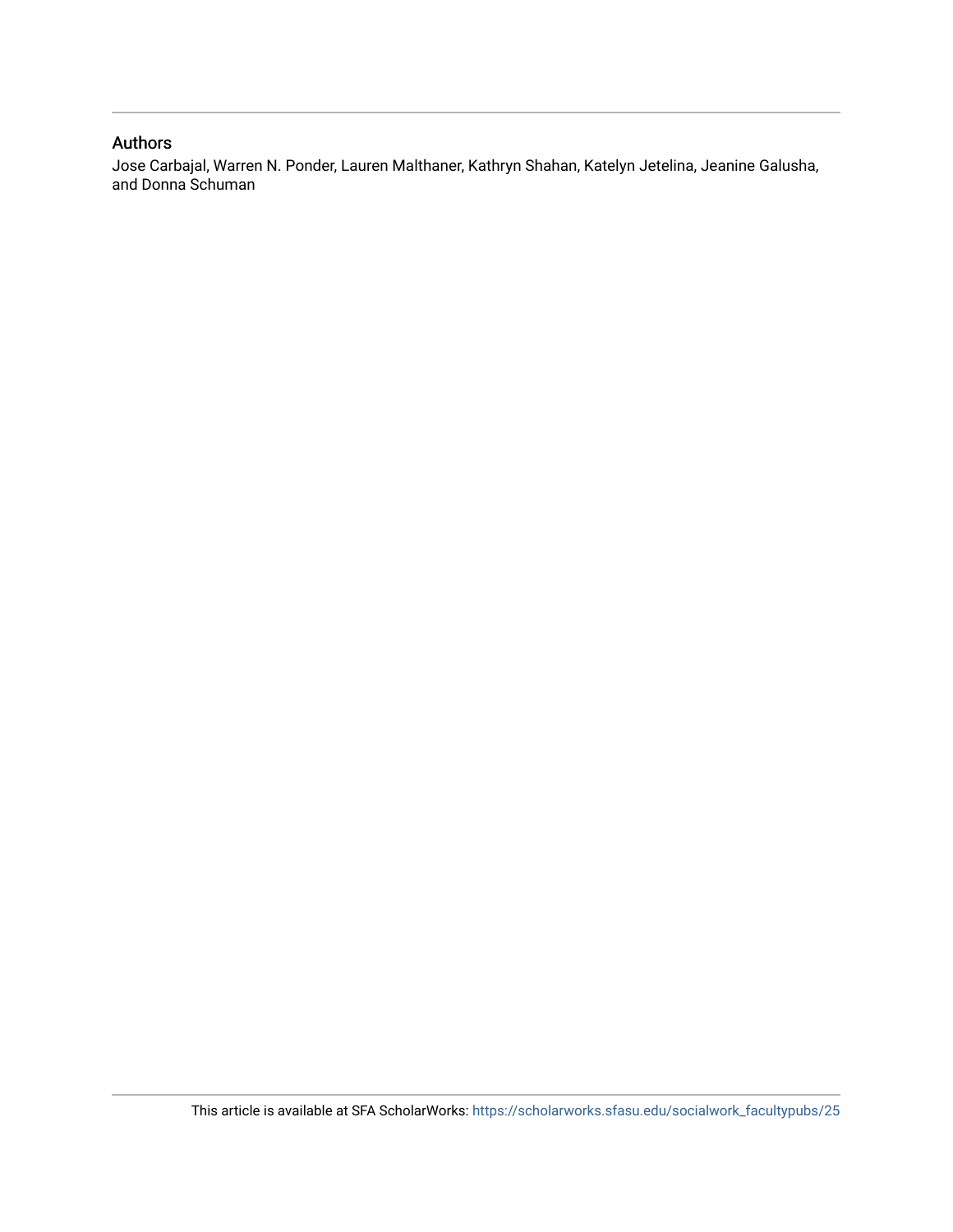

#### *Journal of Social, Behavioral, and Health Sciences* 2022, Volume 16, Issue 1, Pages 103–116 https://doi.org/10.5590/JSBHS.2022.16.1.08 © The Author(s)

# **Original Research**

# **WALDEN UNIVERSITY**

# **Differences in Attachment, Resilience, and Negative Affect in Non-Treatment-Seeking and Treatment-Seeking EMS Professionals**

**Jose Carbajal**, PhD *Stephen F. Austin State University, Nacogdoches, Texas, United States*

**Warren N. Ponder**, PhD *One Tribe Foundation, Fort Worth, Texas, United States* <https://orcid.org/0000-0002-9316-8974>

**Lauren Q. Malthaner**, MPH *University of Texas Health Science Center, Dallas, Texas, United States*

**Kathryn Shahan**, BA *University of Texas Health Science Center, Dallas, Texas, United States*

**Katelyn K. Jetelina,** MPH, PhD *University of Texas Health Science Center, Dallas, Texas, United States* <https://orcid.org/0000-0002-3317-3296>

#### **Jeanine M. Galusha**, PhD

**<https://orcid.org/0000-0002-6480-4599>** *Private Practice, Dallas, Texas, United States*

**Donna L. Schuman**, PhD **<https://orcid.org/0000-0001-9340-3121>** *University of Texas at Arlington, Arlington, Texas, United States*

**Contact:** *[warren@1tribefoundation.org](mailto:warren@1tribefoundation.org)*

# **Abstract**

Emergency medical service (EMS) professionals have a stressful vocation, inarguably worsened by the COVID-19 pandemic, which affects their mental health and makes them a vulnerable population warranting further study. However, to date, no published research has compared non-treatment and treatment-seeking EMS professionals in the same greater metropolitan area. In this study, we examined differences and similarities among the non-treatment-seeking EMS professionals (*n* = 57) from a local EMS agency and treatment-seeking EMS personnel ( $n = 53$ ) from a non-profit community treatment center on six assessment instruments that measure attachment avoidance, attachment anxiety, resilience, depression, generalized anxiety, posttraumatic stress disorder (PTSD), and suicidality. The Mann-Whitney U test revealed attachment avoidance, attachment anxiety, depression, generalized anxiety, and posttraumatic stress disorder (PTSD) were significantly higher in the treatment-seeking sample compared to the non-treatment-seeking group.

**Note:** We would like to sincerely thank the emergency medical service professionals who participated in this study and trusted our team to use their sensitive data in a meaningful way.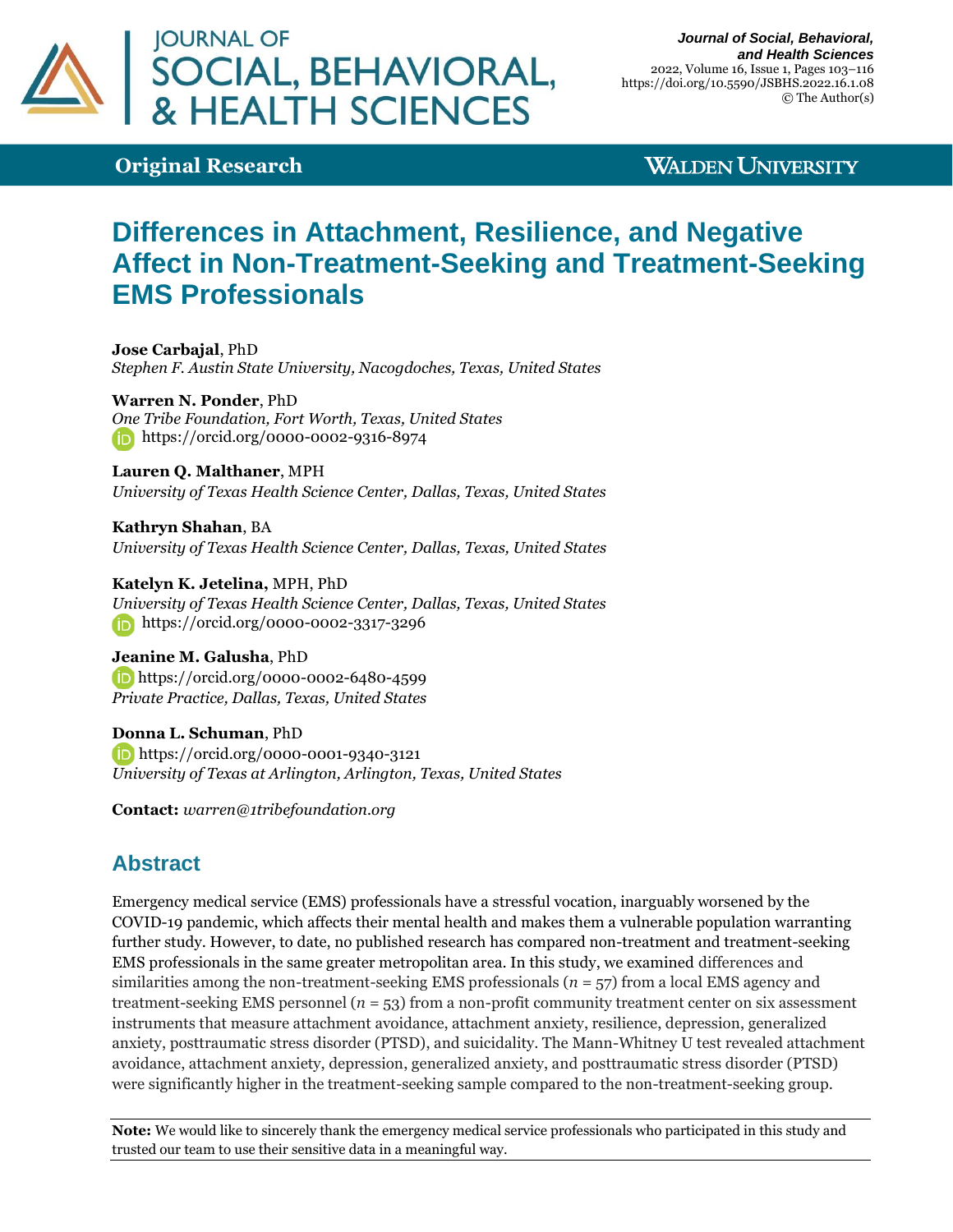Resilience and suicide did not significantly differ. Correlational analyses revealed that the most consistent findings for both samples were PTSD, depression, and generalized anxiety. Findings suggest that negative affect may underlie these three constructs, regardless of whether the individual is treatment-seeking or not. These findings are conceptualized through three different theoretical frameworks: attachment, resilience, and negative affect. We also make recommendations for EMS agencies and suggest future scholarship based on these preliminary findings.

**Keywords:** emergency medical service, resilience, attachment, COVID-19, mental health

**Date Submitted:** November 26, 2021 | **Date Published:** June 14, 2022 **Recommended Citation:**

Carbajal, J., Ponder, W. N., Malthaner, L. Q., Shahan, K., Jetelina, K. K., Galusha, J. M., & Schuman, D. L. (2022). Differences in attachment, resilience, and negative affect in non-treatment-seeking and treatment-seeking EMS professionals. *Journal of Social, Behavioral, and Health Sciences*, *16*, 103–116. <https://doi.org/10.5590/JSBHS.2022.16.1.08>

# **Introduction**

Emergency Medical Service (EMS) professionals, including Emergency Medical Technicians (EMTs) and Paramedics (PMs), frequently respond to traumatic incidents as an essential function of their job (Donnelly & Bennett, 2014). As a result of regular exposure to traumatic incidents, EMTs have high rates of sleep disturbances, generalized anxiety, depression, harmful or hazardous alcohol use or dependence, posttraumatic stress disorder (PTSD), and elevated rates of suicide (Jones et al., 2018; Vigil et al., 2019). The far-reaching adverse effects of the COVID-19 pandemic have further amplified these negative outcomes (Carbajal et al., 2021; Pappa et al., 2020). Currently, it is unclear if there are significant differences between non-treatment seeking (NTS) EMS personnel compared to treatment-seeking (TS) EMS professionals. This study aims to fill that gap in the literature.

# **Literature Review**

In a sample of firefighters and EMT/PMs from a Southern state, 14.2% had likely moderate to severe depression, 28.0% had moderate-severe to severe anxiety, 25.6% had significant symptoms of PTSD, 20.2% had harmful or hazardous alcohol use, 93.0% had significant sleep disturbance, and 34.4% were at high risk for suicide (Jones et al., 2018). In a statewide comparison of causes of death, researchers found suicide was the cause of death in 2.2% of non-EMTs, compared to 5.2% for all other adult adults (Vigil et al., 2019). The researchers asserted that high operational stress, suicide ideation, and alcohol misuse/use in EMTs accounted for their higher suicide rates, suggesting EMTs should be evaluated for these conditions.

In a systematic review and meta-analysis, Pappa and colleagues (2020) sought to identify the prevalence of healthcare worker depression, anxiety, and insomnia, specifically during the COVID-19 pandemic. They found that the pooled prevalence of anxiety (12 studies) was 23.21%, the pooled prevalence of depression (10 studies) was 22.8%, and the pooled prevalence of insomnia was 38.9% (5 studies; Pappa et al., 2020). In comparison, Carbajal et al. (2021) found no significant differences in measures of attachment, resilience, depression, generalized anxiety, PTSD, or suicide in treatment-seeking first responders before and after the onset of the pandemic. Despite not finding significant differences, the researchers did find that the magnitude of the relationship between resilience, depression, generalized anxiety, and PTSD was notably increased from before to after the onset of the pandemic. Pre-COVID, first responders' resilience was significantly negatively correlated with depression, PTSD, and suicide. In contrast, during COVID, resilience remained significantly negatively correlated with depression and PTSD but was also negatively correlated with generalized anxiety (Carbajal et al., 2021). Interestingly, resilience no longer showed a relationship with suicide.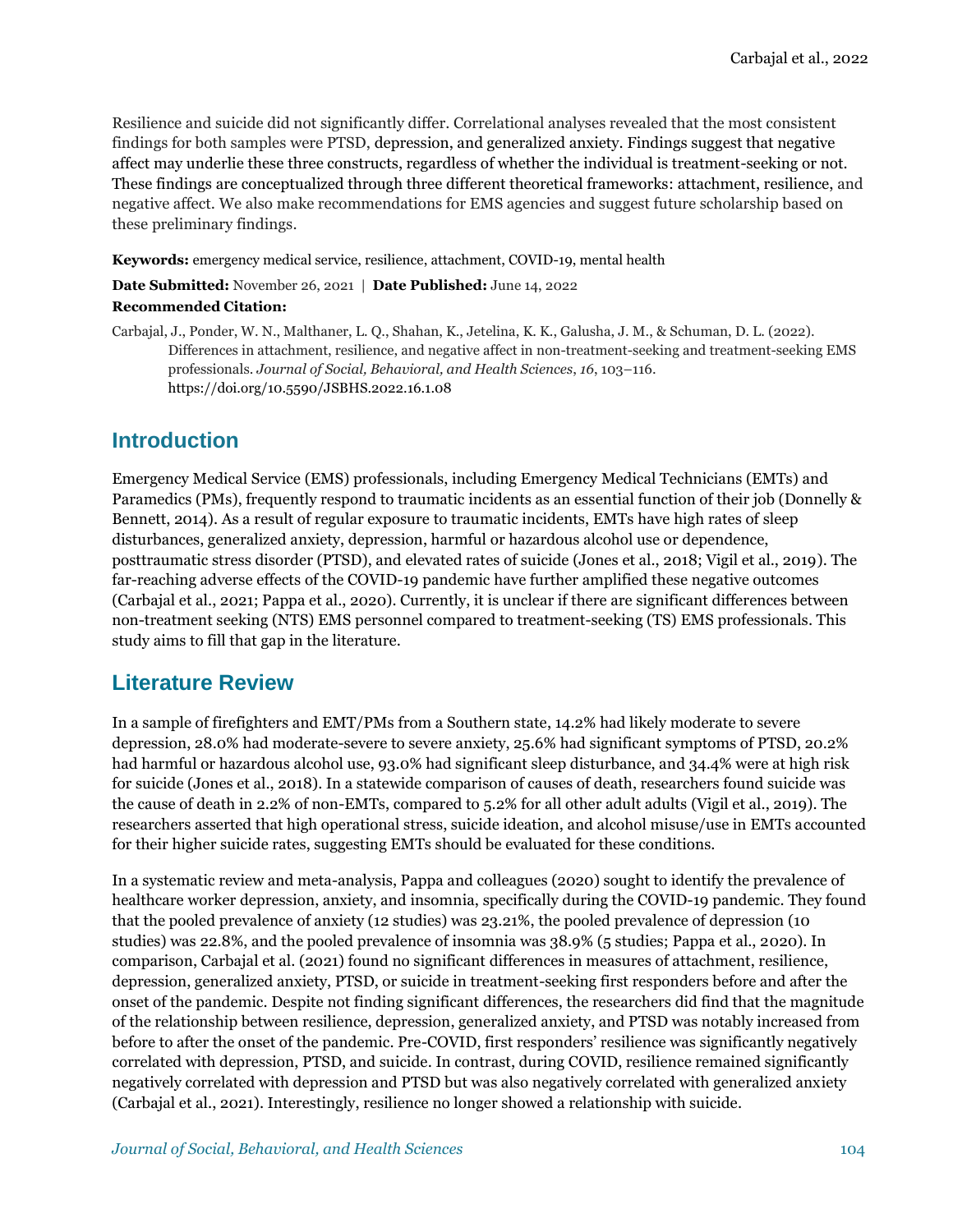# **Purpose of the Study**

Resilience and attachment are two theoretical frameworks used to conceptualize and inform intervention plans with EMS professionals (Halpern et al., 2012a, Halpern et al., 2012b; Wild et al., 2020). Previous research has shown that vicarious trauma affects EMT attachment styles, which are predictors of PTSD (Rose-Freeman, 2016; Tae-Un & Kyung, 2017). Aside from those two theoretical frameworks, the role of negative affect undergirding PTSD, depression, and generalized anxiety is gaining traction (Byllesby et al., 2016; Dornbach-Bender et al., 2020; Greene et al., 2020; Ponder et al., 2022; Price & van Stolk-Cooke, 2015; Seligowski et al., 2016). It is of crucial importance that we examine any differences and similarities between non-treatment-seeking and treatment-seeking EMS professionals. This information can then inform researchers, guide additional scholarship, and encourage the implementation of any interventions targeting EMS professionals. Accordingly, the goal of this study was to evaluate for significant differences among the NTS and TS samples of EMS personnel on six assessment instruments of attachment avoidance, attachment anxiety, resilience, depression, generalized anxiety, PTSD, and suicidality.

## **Methods**

#### **Participants**

In the NTS sample, the average age was  $31.67(SD = 8.73)$  and was comprised of mostly White (73.7%;  $n = 42$ ) males (61.4%;  $n = 35$ ). Also, the NTS sample was comprised of mostly paramedics (64.9%;  $n = 37$ ) with an average of 6.71 (*SD* = 5.10) years as a first responder. Fourteen percent (*n* = 8) of the NTS sample had prior military service. In the TS sample, the average age was 33.04 (*SD* = 8.71), and similarly, participants were mostly White (83.0%;  $n = 44$ ) males (52.8%;  $n = 28$ ), with an average length of time as a first responder of 8.06 (*SD* = 7.90) years. Twenty percent (*n* = 11) of the TS sample had prior military service. EMTs and paramedics are combined into one EMS group in this study. See Table 1.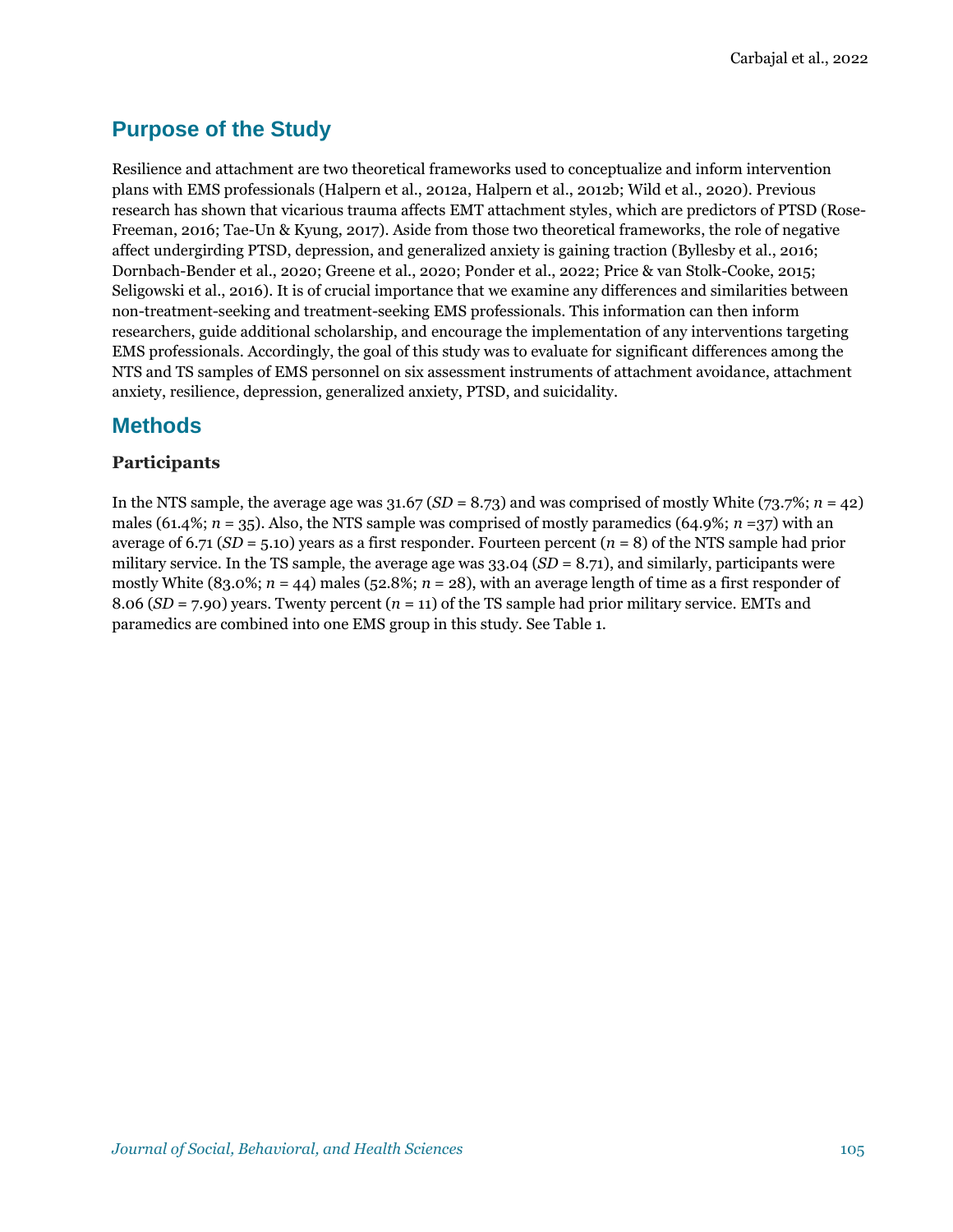| Characteristic               | Non-Treatment Seeking<br>$(n = 57)$ | <b>Treatment Seeking</b><br>$(n=53)$ |  |
|------------------------------|-------------------------------------|--------------------------------------|--|
| Age (Years)                  |                                     |                                      |  |
| Mean                         | 31.67                               | 33.04                                |  |
| Median                       | 30.00                               | 31.00                                |  |
| SD                           | 8.73                                | 8.71                                 |  |
| Range                        | 35                                  | 36                                   |  |
| Time in Service (Years)      |                                     |                                      |  |
| Mean                         | 6.71                                | 8.06                                 |  |
| Median                       | 6.00                                | 5.00                                 |  |
| SD                           | 5.10                                | 7.90                                 |  |
| Range                        | 29                                  | 36                                   |  |
| First Responder Type $n(\%)$ |                                     |                                      |  |
| <b>Emergency Medical</b>     | 20(35.1%)                           | 53(100.0%)                           |  |
| Paramedic                    | 37(64.9%)                           |                                      |  |
| Gender $n$ (%)               |                                     |                                      |  |
| Women                        | 21(36.8%)                           | 25(47.2%)                            |  |
| Men                          | 35(61.4%)                           | 28(52.8%)                            |  |
| Missing                      | 1(1.8%)                             |                                      |  |
| Ethnicity $n$ (%)            |                                     |                                      |  |
| African American/Black       | 1(1.8%)                             |                                      |  |
| Asian American               | 3(5.3%)                             |                                      |  |
| Latino(a)/Hispanic           | 11(19.3%)                           | 7(13.2%)                             |  |
| Multiple Ethnicities         |                                     | 1(1.9%)                              |  |
| Native American              |                                     | 1(1.9%)                              |  |
| White                        | 42(73.7%)                           | 44(83.0%)                            |  |

**Table 1.** *Demographics of Sample*

# **Context**

This study involved a collaboration between two agencies in the same greater metropolitan area. The NTS sample was obtained from a local EMS agency, and the TS sample was collected from a non-profit agency that serves veterans, first responders, medical frontline workers, and their families through traditional and nontraditional therapies. In the NTS sample, respondents who provided their contact information and completed the 30-minute survey were entered into a drawing for a 40-dollar gift basket (1 in 50 chances of winning), whereas in the TS sample there was no drawing or compensation. The TS sample was not given an option to receive compensation or the chance in the drawing because that is for ongoing secondary data analysis for program development which has Institutional Review Board approval. These studies were approved by the University of Texas Health Science Center Institutional Review Board (HSC-SPH-20-1264; HSC-SPH-20-1080).

# **Instrumentation**

### **Experiences in Close Relationships (ECR)**

The Experiences in Close Relationships (ECR) scale, developed by Brennan and colleagues (1998), assesses adult attachment. The ECR includes 36 questions on a 7-point Likert scale with responses ranging from 1 (disagree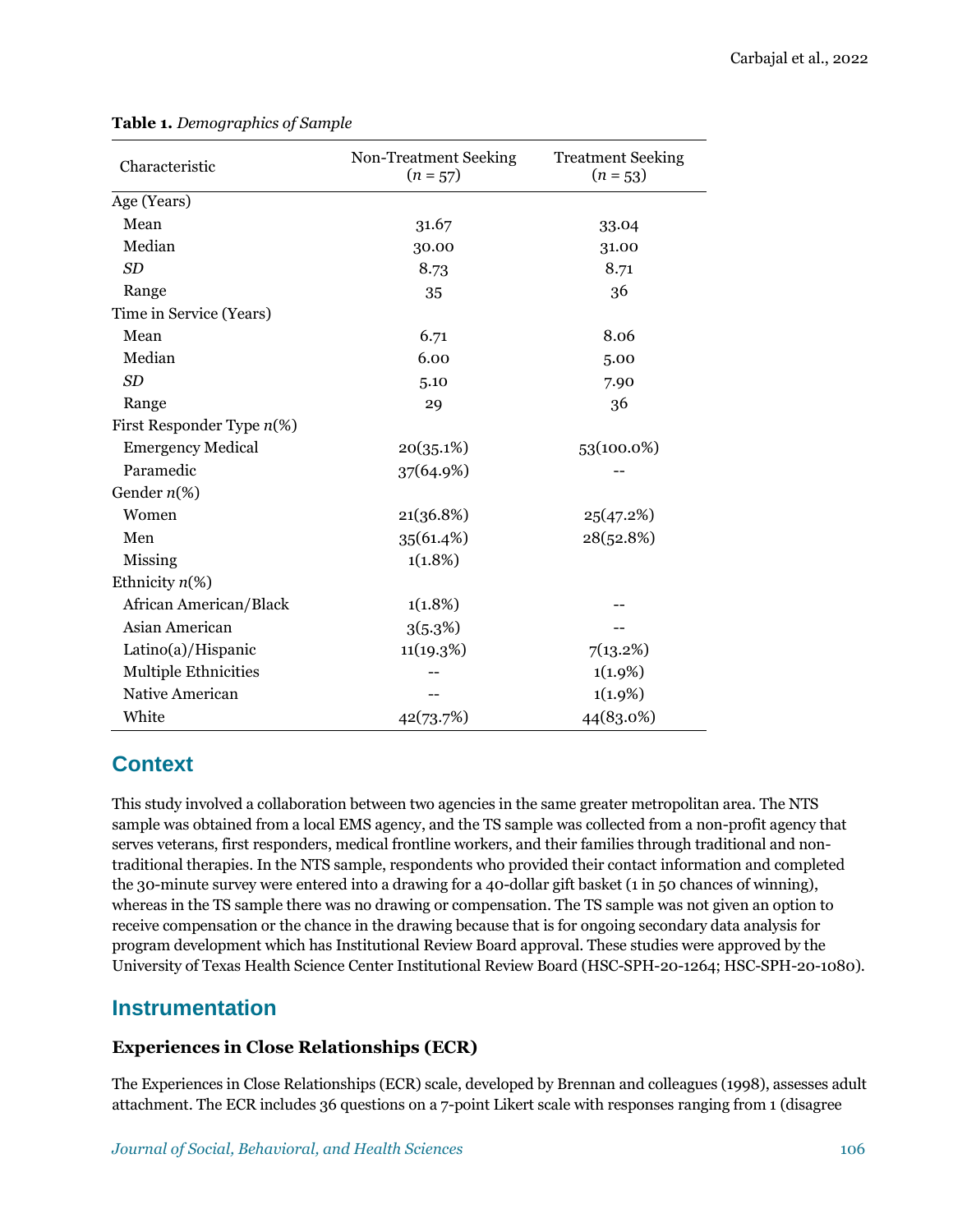strongly) to 7 (agree strongly) on two factors, attachment avoidance and attachment anxiety. In the NTS sample, the Cronbach's alpha of the scale was  $\alpha = .951$  and in the TS sample, the Cronbach's alpha was  $\alpha = .916$ .

#### **Response to Stressful Experiences Scale-22 (RSES-22)**

The Response to Stressful Experiences Scale (RSES-22) was developed to assess resilience in veterans (Johnson et al., 2011) and has been validated on first responders (Ponder et al., 2021). The RSES-22 are summed with a range of 0 to 88, with higher scores indicating higher levels of resilience. In the NTS sample, the Cronbach's alpha of the scale was  $\alpha$  = .909, and in the TS sample, the Cronbach's alpha was  $\alpha$  = .903.

#### **Generalized Anxiety Disorder-2 (GAD-2)**

The Generalized Anxiety Disorder-2 (GAD-2) is a brief two-item screener for the presence of generalized anxiety (Kroenke et al., 2007). The GAD-2 item-level responses range from 0 (not at all) to 3 (nearly every day), and scores can be summed from 0 to 6. The higher the total score, the greater the severity of generalized anxiety. In the NTS sample, the Cronbach's alpha of the scale was  $\alpha = .881$ , and in the TS sample the Cronbach's alpha was  $\alpha = .758$ .

#### **Patient Health Questionnaire-2 (PHQ-2)**

The Patient Health Questionnaire-2 PHQ-2 was developed to assess for the presence of depression (Kroenke et al., 2003). The PHQ-2 item-level responses range from 0 (not at all) to 3 (nearly every day). Aggregated scores range from 0 to 6, with a higher score indicating greater severity of depression. In the NTS sample, the Cronbach's alpha of the scale was  $\alpha = .852$ , and in the TS sample, the Cronbach's alpha was  $\alpha = .726$ .

#### **Patient Health Questionnaire–Suicidal Ideation (PHQ–SI)**

Na et al. (2018) used PHQ-9 Item 9 to assess suicide risk, which states: *Thoughts that you would be better off dead, or of hurting yourself*. Responses range from 0 (not at all) to 3 (nearly every day). In their validation study, they used the Columbia Suicide Severity Rating Scale (C-SSRS) as a comparison point. They determined that a positive screen was any non-zero answer on Item 9. The PHQ-9 Item 9 will be referred to as Patient Health Questionnaire-Suicidal Ideation (PHQ-SI) for this manuscript.

#### **PC-PTSD-5**

The Primary Care PTSD Screen for DSM-5 (PC-PTSD-5) was used to assess for the presence of PTSD (Prins et al., 2016). The PC-PTSD-5 has five yes/no questions that are summed to obtain the overall score. Aggregated scores can range from 0 to 5, with higher scores indicating the greater severity of PTSD symptoms. In the NTS sample, the Cronbach's alpha of the scale was  $\alpha$  = .732, and in the TS sample, the Cronbach's alpha was  $\alpha$  = .867.

#### **Mental Health Assessment Cut Scores**

Additionally, the GAD-2, PHQ-2, and the PC-PTSD-5 have cut scores of three or more (Kroenke et al., 2003; Kroenke et al., 2007; Prins et al., 2016). If a respondent has a score of three or greater, they can be placed into a nominal category of Positive, whereas a Negative score would be 2 or less. Lastly, regarding the PHQ–SI, any response of one or greater is indicative of being classified as Positive for suicidal ideation, and a score of zero would be considered Negative (Na et al., 2018).

#### **Data Analytic Plan**

Statistical analyses were performed using the Statistical Package for the Social Sciences (SPSS) version 27.0. The standardized assessment instruments did not meet the assumptions of normality, and consequently, non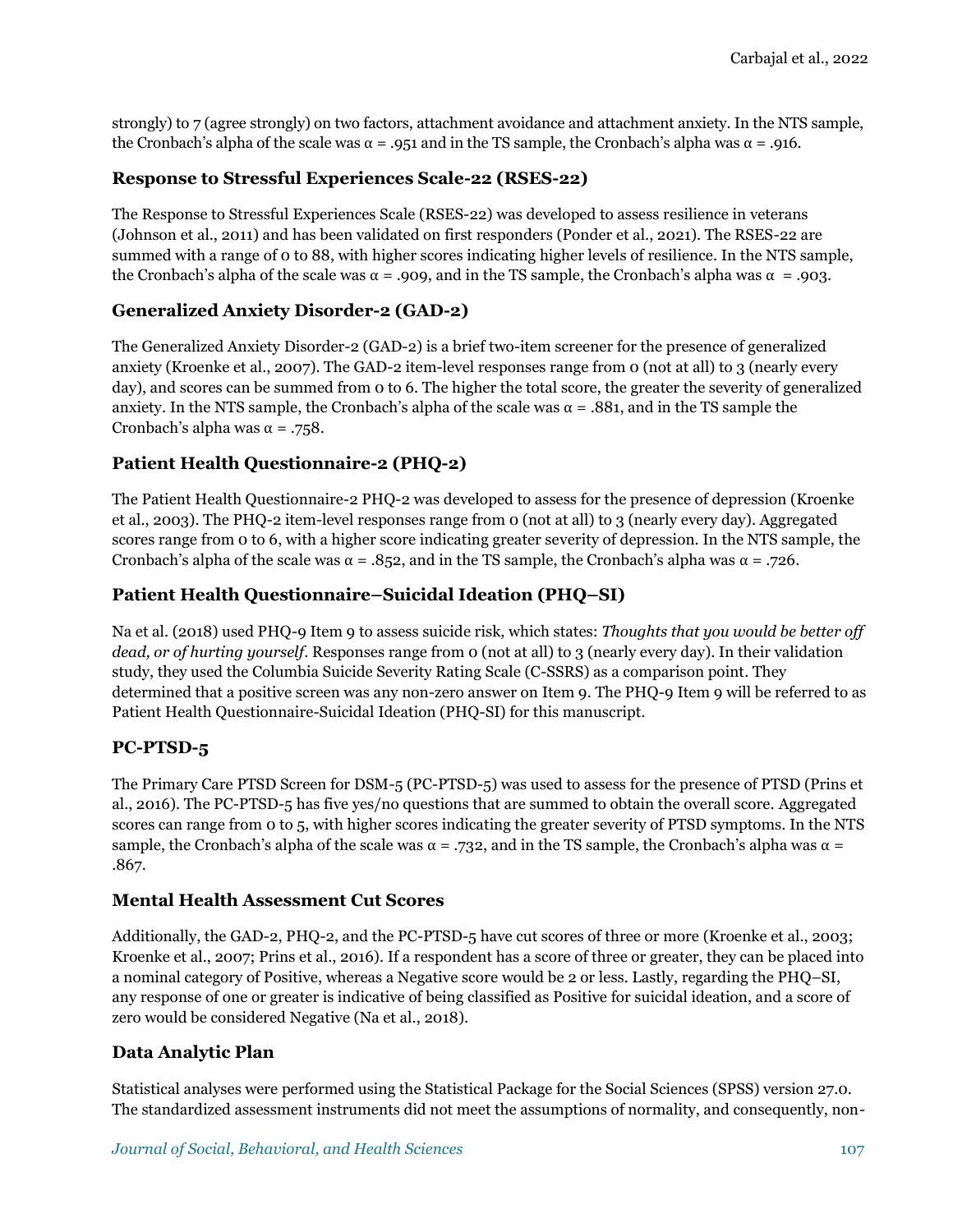parametric statistical tests were conducted. The sole aim was to evaluate the differences between the NTS and TS samples. We used the Mann-Whitney test to establish if there were statistically significant differences because the data were not normally distributed and calculated the effect size *r* = Z/sqrt(N) (Cohen, 1988). Effect size ranges are 0.1 (small), 0.3 (medium), and 0.5 (large). Next, we chose correlations because the sample size was too small to run any logistic regressions. Consequently, we only conducted two Spearman correlations, one for the NTS and one for the TS samples. We only ran two correlation matrices so there should not have been an issue with error.

First, Mann-Whitney tests were conducted between the NTS and TS samples on all six mental health measures (ECR, RSES-22, GAD-2, PHQ-2, PC-PTSD-5, and PHQ-SI). There were no missing values for both samples. Next, we separately evaluated the bivariate relationship between the assessments (ECR, RSES-22, GAD-2, PHQ-2, PHQ-SI, and PC-PTSD-5) for the samples via Spearman correlations because the data were not normally distributed. Conceptually, these constructs were all dependent variables.

# **Results**

#### **Descriptive Statistics**

Attachment avoidance scores were significantly lower in the NTS group (*Md* = 48.36, *n* = 57) compared to the TS group (*Md* = 63.18, *n* = 53) *U* = 1103.50, *z* = - 2.44, *p* = .02, with a small effect size (*r* = .23). Attachment anxiety scores were significantly lower in the NTS (*Md* = 46.40, *n* = 57) compared to the TS group (*Md* = 65.28,  $n = 53$ )  $U = 992.00$ ,  $z = -3.10$ ,  $p < .01$ , with a medium effect size  $(r = .30)$ . Resilience scores were higher in the NTS group ( $Md = 60.31$ ,  $n = 57$ ) compared to the TS group ( $Md = 50.33$ ,  $n = 53$ )  $U = 1236.50$ ,  $z =$ - 1.64, *p* = .10 but not statistically significant, (*r* = .16). Depression scores were significantly lower in the NTS group ( $Md = 45.53$ ,  $n = 57$ ) compared to the TS group ( $Md = 66.23$ ,  $n = 53$ )  $U = 942.00$ ,  $z = -3.45$ ,  $p < .001$ , with a medium effect size ( $r = .33$ ). Generalized anxiety scores were significantly lower in the NTS group (*Md*) = 42.61, *n* = 57) compared to the TS group (*Md* = 69.37, *n* = 53) *U* = 775.50, *z* = - 4.46, *p* < .001, with a medium effect size  $(r = .43)$ . PTSD scores were significantly lower in the NTS group  $Md = 47.98$ ,  $n = 57$ ) compared to the TS group ( $Md = 63.58$ ,  $n = 53$ )  $U = 1082.00$ ,  $z = -2.61$ ,  $p < .01$ , with a small effect size ( $r =$ .25). Suicide scores were lower in the NTS group  $Md = 53.62$ ,  $n = 57$  compared to the TS group  $Md = 57.52$ , *n* = 53) *U* = 1403.50, *z* = - 0.87, *p* = .38 but not statistically significant, (*r* = .08). In the NTS sample, 40.4% screened positive for PTSD, 31.6% for depression, 40.4% for generalized anxiety, and 19.3% for suicide. In the TS sample, 64.2% screened positive for PTSD, 64.2% for depression, 81.1% for generalized anxiety, and 26.4% for suicide. See Table 2 for descriptive statistics for the mental health measures.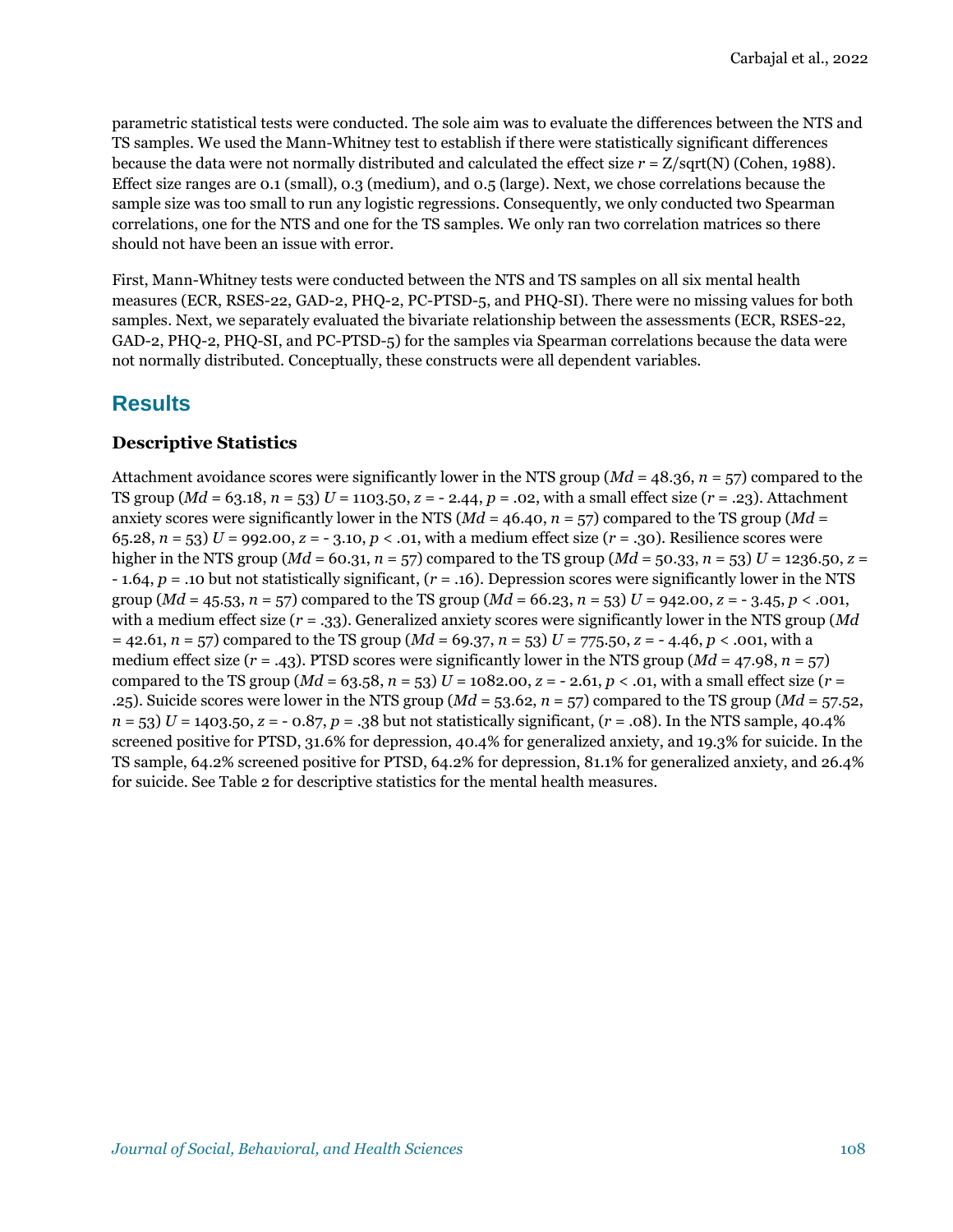|                  | Non-Treatment Seeking ( $n = 57$ ) |                      | Treatment Seeking ( $n = 53$ ) |               |                      |          |            |
|------------------|------------------------------------|----------------------|--------------------------------|---------------|----------------------|----------|------------|
|                  | M(SD)                              | Median (IQR)         | $N(\%)$                        | M(SD)         | Median (IQR)         | $N(\%)$  | Z          |
| <b>ECR-AVOID</b> | 2.89(1.29)                         | 2.89(1.83, 4.00)     |                                | 3.49(1.26)    | 3.78(2.47, 4.25)     |          | $-2.44*$   |
| <b>ECR-ANX</b>   | 3.43(1.49)                         | 3.61(2.12, 4.61)     |                                | 4.27(1.17)    | 4.33(3.36, 5.14)     |          | $-3.10***$ |
| <b>RSES-22</b>   | 63.63 (12.81)                      | 63.00 (56.50, 75.50) |                                | 59.45 (11.94) | 63.00 (49.50, 68.00) |          | $-1.64$    |
| PC-PTSD-5        | 2.21(1.69)                         | 2(1,4)               |                                | 3.11(1.96)    | 4(1, 5)              |          | $-2.61***$ |
| PHQ-2            | 1.77(1.82)                         | 1(0, 3)              |                                | 3.04(1.91)    | 3(1, 5)              |          | $-3.45***$ |
| GAD-2            | 2.26(2.15)                         | 2(0,4)               |                                | 4.13(1.71)    | 4(3,6)               |          | $-4.46***$ |
| PHQ-SI           | 0.33(0.79)                         | 0(0, 0)              |                                | 0.43(0.80)    | 0(0,1)               |          | $-0.87$    |
| PC-PTSD-5        |                                    |                      |                                |               |                      |          |            |
| Positive         |                                    |                      | 23 (40.4)                      |               |                      | 34(64.2) |            |
| Negative         |                                    |                      | 34(59.6)                       |               |                      | 19(35.8) |            |
| PHQ-2            |                                    |                      |                                |               |                      |          |            |
| Positive         |                                    |                      | 18(31.6)                       |               |                      | 34(64.2) |            |
| Negative         |                                    |                      | 39 (68.4)                      |               |                      | 19(35.8) |            |
| $GAD-2$          |                                    |                      |                                |               |                      |          |            |
| Positive         |                                    |                      | 23 (40.4)                      |               |                      | 43(81.1) |            |
| Negative         |                                    |                      | 34(59.6)                       |               |                      | 10(18.9) |            |
| PHQ-SI           |                                    |                      |                                |               |                      |          |            |
| Positive         |                                    |                      | 11(19.3)                       |               |                      | 14(26.4) |            |
| Negative         |                                    |                      | 46 (80.7)                      |               |                      | 39(73.6) |            |

**Table 2**. *Mental Health Assessment Descriptive Statistics*

Note: ECR-AVOID = Experiences in Close Relationships avoidant secondary strategy, ECR-ANX = Experiences in Close Relationships anxiety secondary strategy, RSES-22 = Response to Stressful Experiences Scale, PHQ-2 = Patient Health Questionnaire-2, GAD-2 = Generalized Anxiety Disorder-2, PC-PTSD-5 = PTSD primary care screen, PHQ-SI = Patient Health Questionnaire-Item 9 (suicidality), *M* = mean, SD = standard deviation, Median IQR = median quartile range, *z* = *z* statistic, Any participant who scored three or greater on the PC-PTSD-5, PHQ-2, and GAD-2 are categorized as Positive. Any participant who scored one or greater on the PHQ-SI is categorized as Positive.  $* < 0.05$ ,  $* < 0.01$ ,  $* < 0.01$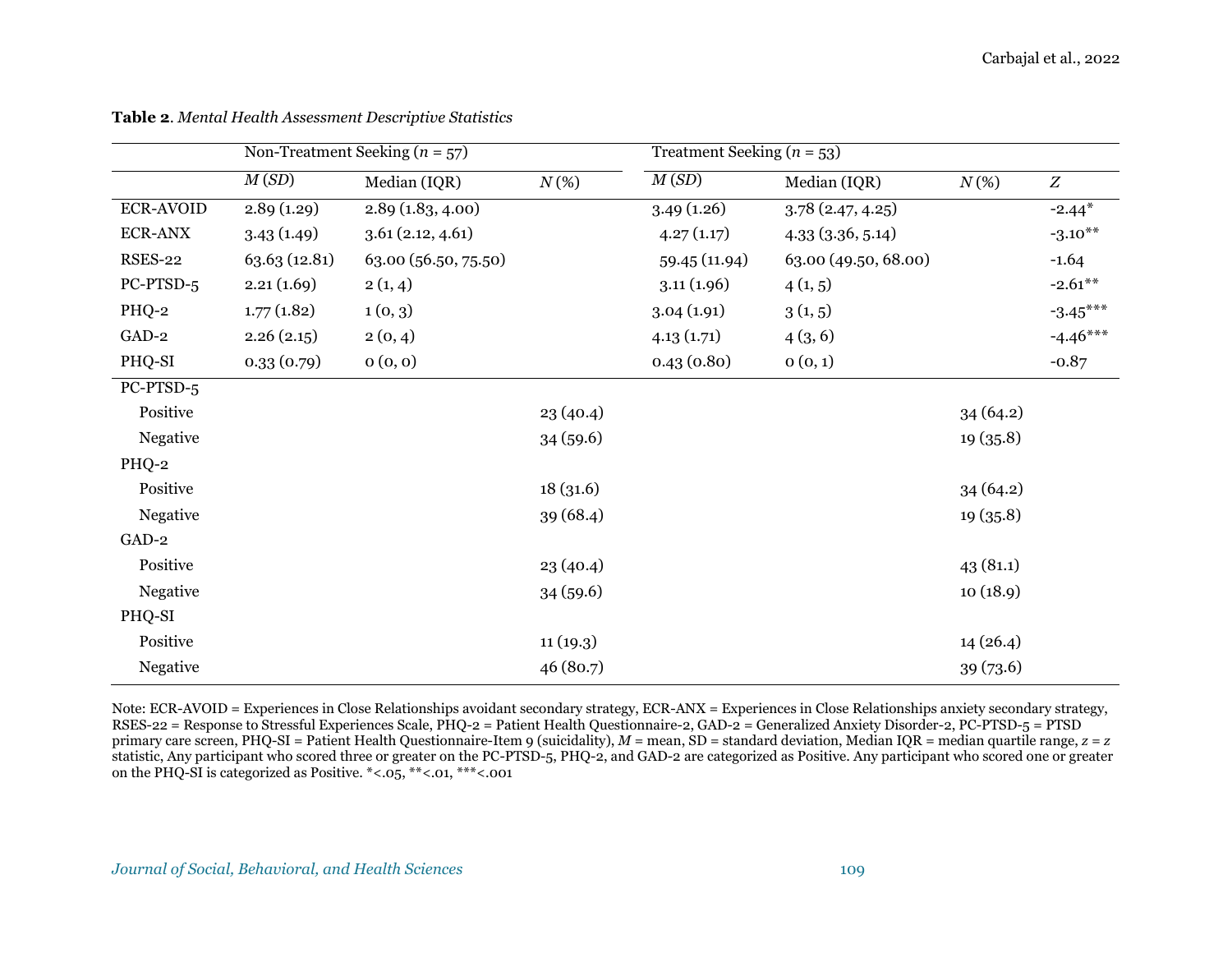|                  | <b>ECR-AVOID</b> | <b>ECR-ANX</b> | RSES-22  | PHQ-2    | GAD-2    | PC-PTSD-5 | PHQ-SI   |
|------------------|------------------|----------------|----------|----------|----------|-----------|----------|
| <b>ECR-AVOID</b> |                  | $.42***$       | $-53***$ | $-53***$ | $.38***$ | $.57***$  | .21      |
| <b>ECR-ANX</b>   |                  |                | $-42***$ | $.49***$ | $.41***$ | .22       | $.38***$ |
| <b>RSES-22</b>   |                  |                |          | $-44***$ | $-.40**$ | $-.32*$   | $-.29*$  |
| PHQ-2            |                  |                |          |          | $.71***$ | $.65***$  | $.46***$ |
| GAD-2            |                  |                |          |          |          | $.64***$  | $.41***$ |
| PC-PTSD-5        |                  |                |          |          |          |           | $.30*$   |
| PHQ-SI           |                  |                |          |          |          |           |          |

**Table 3.** *Non-Treatment Seeking (*n *= 57) Mental Health Assessment Correlations*

**Note:** (*n* = 57); Spearman correlations. ECR-AVOID= Experiences in Close Relationships avoidant secondary strategy; ECR-ANX= Experiences in Close Relationships anxiety secondary strategy; RSES-22 = Response to Stressful Experiences Scale; PHQ-2 = Patient Health Questionnaire-2; GAD-2 = Generalized Anxiety Disorder-2; PC-PTSD-5 = PTSD primary care screen; PHQ-SI = Patient Health Questionnaire-Item 9 (suicidality). \*<.05, \*\*<.01, \*\*\*<.001

**Table 4.** *Treatment Seeking Sample (*n *= 53) Mental Health Assessment Correlations*

|                  | <b>ECR-AVOID</b> | <b>ECR-ANX</b> | RSES-22      | PHQ-2  | $GAD-2$  | PC-PTSD-5 | PHQ-SI |
|------------------|------------------|----------------|--------------|--------|----------|-----------|--------|
| <b>ECR-AVOID</b> |                  | $.13\,$        | $-.26$       | .16    | .20      | $.28*$    | .01    |
| <b>ECR-ANX</b>   |                  |                | $-.28*$      | .26    | .10      | $.13\,$   | .10    |
| <b>RSES-22</b>   |                  |                | $\mathbf{I}$ | $-.24$ | $-.15$   | $-.16$    | $-.07$ |
| PHQ-2            |                  |                |              |        | $.60***$ | $.27*$    | $.35*$ |
| GAD-2            |                  |                |              |        |          | $-43***$  | .17    |
| PC-PTSD-5        |                  |                |              |        |          |           | .20    |
| PHQ-SI           |                  |                |              |        |          |           |        |

*Note*:  $(n = 53)$ ; Spearman correlations. ECR-AVOID= Experiences in Close Relationships avoidant secondary strategy, ECR-ANX= Experiences in Close Relationships anxiety secondary strategy, RSES-22 = Response to Stressful Experiences Scale, PHQ-2 = Patient Health Questionnaire-2, GAD-2 = Generalized Anxiety Disorder-2, PC-PTSD-5 = PTSD primary care screen, PHQ-SI = Patient Health Questionnaire-Item 9 (suicidality). \* < .05, \* \*< .001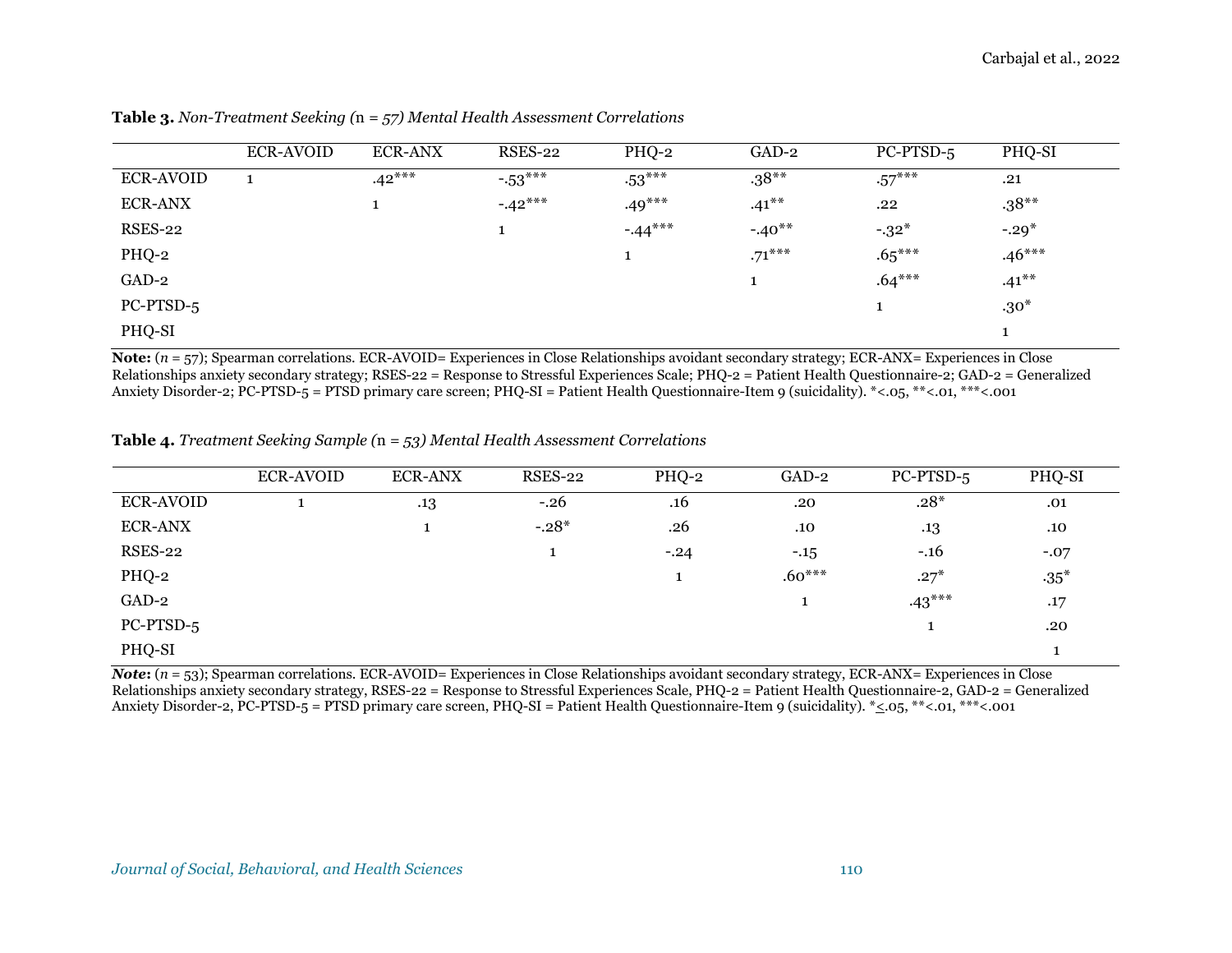# **Correlations**

#### **NTS Sample**

Attachment avoidance was significantly negatively correlated with resilience  $rs(57) = -.53$ ,  $p < .001$ . Attachment avoidance was significantly positively correlated with depression *rs*(57) = .53, *p* < .001, generalized anxiety *rs*(57) = .38, *p* < .01, and PTSD *rs*(57) = .57, *p* < .001. Attachment anxiety was significantly negatively correlated with resilience  $rs(57) = -.42$ ,  $p < .001$ . Attachment anxiety was significantly positively correlated with depression *rs*(57) = .49, *p* < .001, generalized anxiety *rs*(57) = .41, *p* < .01, and suicide *rs*(57) = .38, *p* < .01. Resilience was significantly negatively correlated with depression *rs*(57) = -.44, *p* < .001, generalized anxiety *rs*(57) = -.40, *p* < .01, PTSD *rs*(57) = -.32, *p* < .05, and suicide *rs*(57) = -.29, *p* < .05. See Table 3.

#### **TS Sample**

Attachment avoidance was significantly positively correlated with PTSD *rs*(53) = .28, *p* < .05. Attachment anxiety was significantly negatively correlated with resilience  $r s(53) = -0.28$ ,  $p < 0.05$ . Depression was positively correlated with generalized anxiety  $rs(53) = .60$ ,  $p < .001$ ; PTSD  $rs(53) = .27$ ,  $p < .05$ ; and suicide  $rs(53) = .35$ , *p* < .05. Lastly, PTSD was significantly positively correlated with generalized anxiety *rs*(53) = .43, *p* < .001. See Table 4.

# **Discussion**

This study, to the best of our knowledge, is the first to compare NTS and TS samples of EMS professionals. Furthermore, the two agencies that collaborated on this project were in the same greater metropolitan area in the Southwestern United States, increasing the external validity and generalizability of these findings (Khorsan & Crawford, 2014). The aim of this study was to determine if there were any significant differences between the two samples of EMS personnel on six assessment instruments measuring attachment avoidance, attachment anxiety, resilience, depression, generalized anxiety, PTSD, and suicidality. We interpret the aforementioned findings through the theoretical frameworks of attachment, resilience, and negative affect.

#### **Attachment**

In comparing the two samples, both dimensions of attachment were significantly higher in the TS sample. In the NTS sample, attachment avoidance was significantly correlated with depression, generalized anxiety, and PTSD, whereas attachment anxiety was significantly correlated with depression, generalized anxiety, and suicide. However, in the TS sample, attachment avoidance was only significantly correlated with PTSD. Our study shows the TS sample had higher scores, which might be why they were seeking treatment, and this study would be in line with previous findings that both attachment dimensions predict PTSD (Markert-Green, 2021). Consequently, our findings align with studies by Rose-Freeman (2016) and Tae-Un and Kyung (2017), supporting the role of vicarious trauma on EMT attachment styles as predictors of PTSD.

Halpern and colleagues (2012b) found that experiencing alexithymia (describing the inability to identify and describe one's emotions) after a critical incident was challenging for EMTs. They concluded that EMTs with difficulties identifying feelings had a prolonged recovery with physical arousal (Halpern et al., 2012b). EMTs' attachment style might have influenced their ability to identify and describe what they experienced until their symptoms were so distressing that they could no longer ignore them (Halpern et al., 2012a). This finding is important because the PTSD symptom cluster of alterations in arousal and reactivity predicts the chaining of symptoms at later time points (Doron-LaMarca et al., 2015). Thus, this might explain why the treatment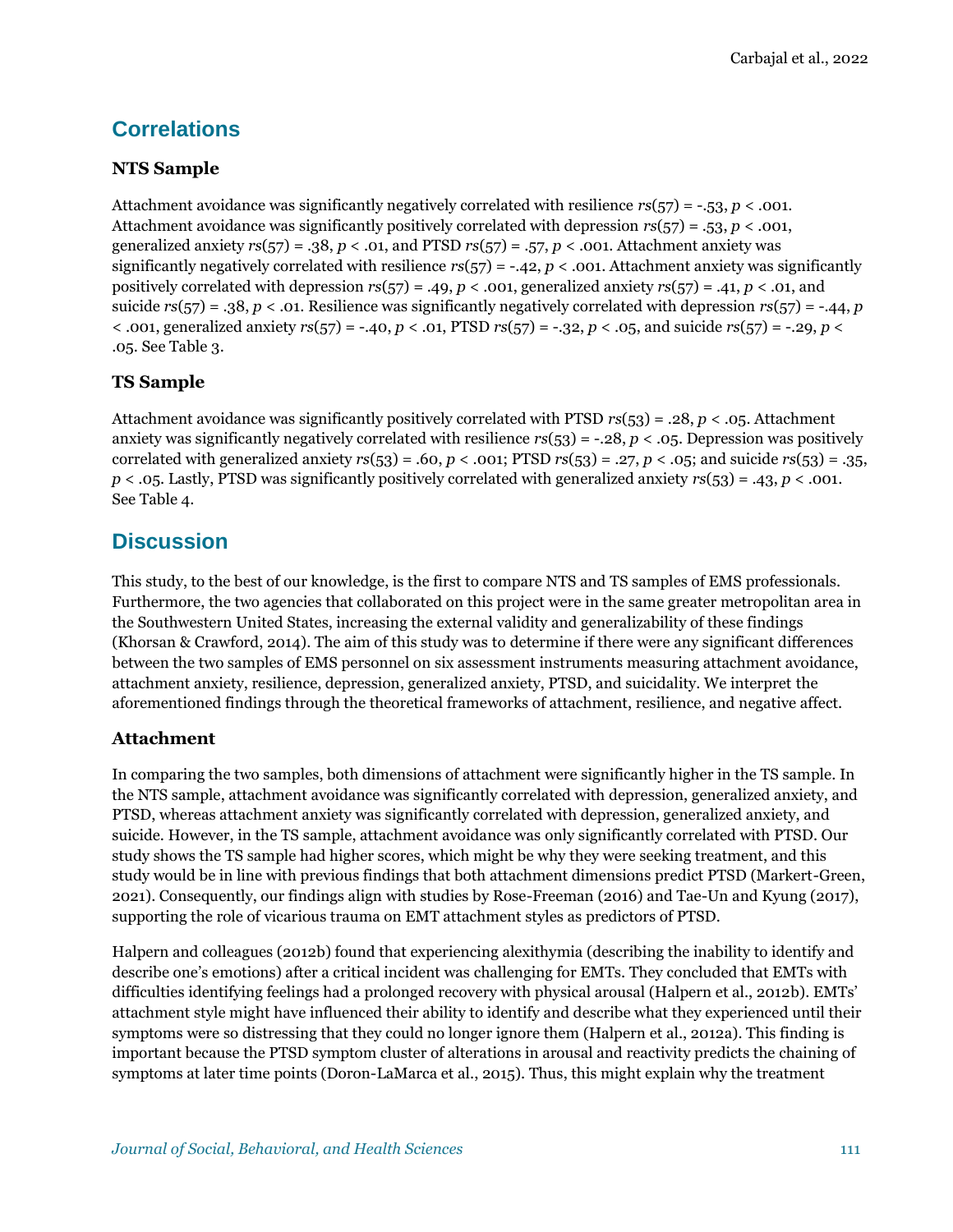group scores are higher compared to the non-treatment-seeking sample; the treatment group might be experiencing the chaining of symptoms.

#### **Resilience**

The resilience scores did not significantly differ between both samples. In the NTS sample, attachment avoidance and attachment anxiety were significantly negatively correlated with resilience, whereas, in the TS sample, attachment anxiety was negatively correlated with resilience. Resilience can determine coping strategies and mitigate the impact of traumatic symptoms, for example, attachment anxiety (Austin et al., 2018; Markert-Green, 2021). Resilience was inversely related to the NTS sample with every mental health outcome, consistent with previous findings (Austin et al., 2018; Fonseca et al., 2021).

#### **Negative Affect**

The most common undercurrent between the NTS and TS samples was the relationship between depression, generalized anxiety, and PTSD. Recently, scholars have been focusing more on what might be underlying the rate at which these three constructs co-occur and suggest it might be driven by negative affect (Byllesby et al., 2016; Dornbach-Bender et al., 2020; Greene et al., 2020; Ponder et al., 2022; Price & van Stolk-Cooke, 2015; Seligowski et al., 2016). At the neurobiological level, much remains unknown about how negative affect is related to co-occurring depression, anxiety, and PTSD. A recent meta-analysis using functional magnetic resonance showed that, "at the level of regional brain activity, there is no single region or even voxel that uniquely represents positivity or negativity" (Lindquist et al., 2016, p. 1918).

Furthermore, a recent network analysis on TS first responders found that affective depression and the PTSD symptom cluster of negative alterations in cognitions and mood were most central to the network, suggesting those are salient areas for targeted interventions (Ponder et al., 2022). In a dynamic network analysis of negative emotions and PTSD symptom clusters, researchers found that sadness had the highest bridge strength, meaning that it was most predictive of negative emotions. In contrast, negative alterations in cognitions and mood had the highest bridge strength for a PTSD symptom cluster (Greene et al., 2020). When using a sample of 32,841 veterans investigating PTSD and depressive networks, researchers found that the largest expected influence (EI) on the item level PHQ-9 was *feeling down, depressed, or hopeless* (Duek et al., 2020). This consideration is important because that question is on the brief PHQ-2 screener used in this study and is under the affective depression factor.

Dornbach-Bender et al. (2020) used ecological momentary assessment (EMA) over a 24-hour period in a sample of World Trade Center responders (62.9% law enforcement officers [LEO]) to investigate positive and negative affect in relation to PTSD). Positive affect was not significantly related to a PTSD diagnosis, PTSD symptom severity, and PTSD/depression comorbidity, whereas negative affect was a significant predictor of all three conditions (Dornbach-Bender et al., 2020). In a prospective design over 48 months, researchers found that among LEOs, when first assessed in the police academy, lower levels of negative and higher levels of positive emotion longitudinally predicted resilience, not resilience being the construct that drives emotional change (Galatzer-Levy et al., 2013).

## **Implications**

This study was able to identify similarities and differences in EMS professionals who are presenting for therapy at their baseline appointment against those not seeking treatment. Additionally, the only statistically significant variable associated with suicide in both samples was depression. Consequently, we recommend agencies explore and select initiatives that target negative affect, but specifically depression. Previous research suggests mindfulness may be a useful intervention to reduce negative affect in EMS professionals with the ultimate goal of reducing other mental health symptoms (Grupe et al., 2019; Lomas et al., 2019; Pizutti et al.,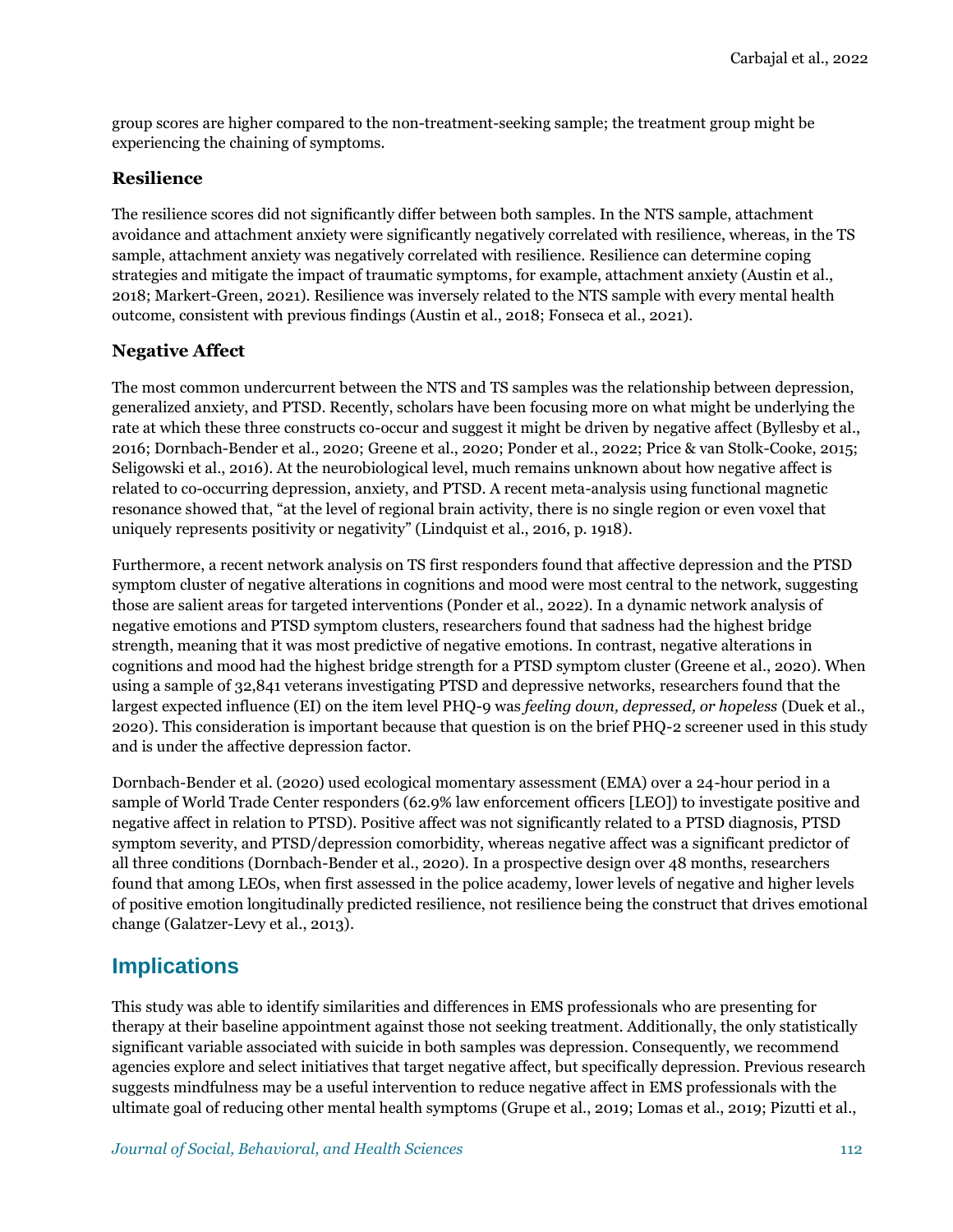2019). If an agency is attempting to design an intervention, possibly mindfulness, it should be aimed at the cooccurrence of PTSD, depression, and generalized anxiety symptomology.

# **Limitation and Future Research Recommendations**

Several limitations are noteworthy. The sample sizes were too small to run any inferential regressions to explore the relationships between variables. Also, the abbreviated scales for PTSD, generalized anxiety, and depression were used, precluding any further comparisons, such as an examination of PTSD symptom clusters or somatic and affective depression. Moreover, the reliability coefficients were fairly low, just above the acceptable range. Ultimately, if existing frameworks were broadened to conceptualize these three constructs as driven by negative affect, potentially the optimal delivery format, platform, and length of therapeutic interventions could be narrowed down, resulting in more effective treatment.

# **Conclusion**

Our study adds to the literature important findings regarding EMS professionals. For example, although the assessment scores overall were lower in the NTS group compared to the TS group, their positive screen for PTSD (40.4%), depression, (31.6%), generalized anxiety (40.4%), and suicide (19.3%) suggests they might benefit from clinical services. This finding also indicates that EMS personnel might be at a higher risk of leaving their jobs due to burnout or dissatisfaction with their work, and ultimately this may be related to their symptoms (Blau & Chapman, 2016; Tae-Un & Kyung, 2017). Moreover, negative affect has been shown as a significant positive mediator for the relationship between alexithymia and illness anxiety (Saeed et al., 2019).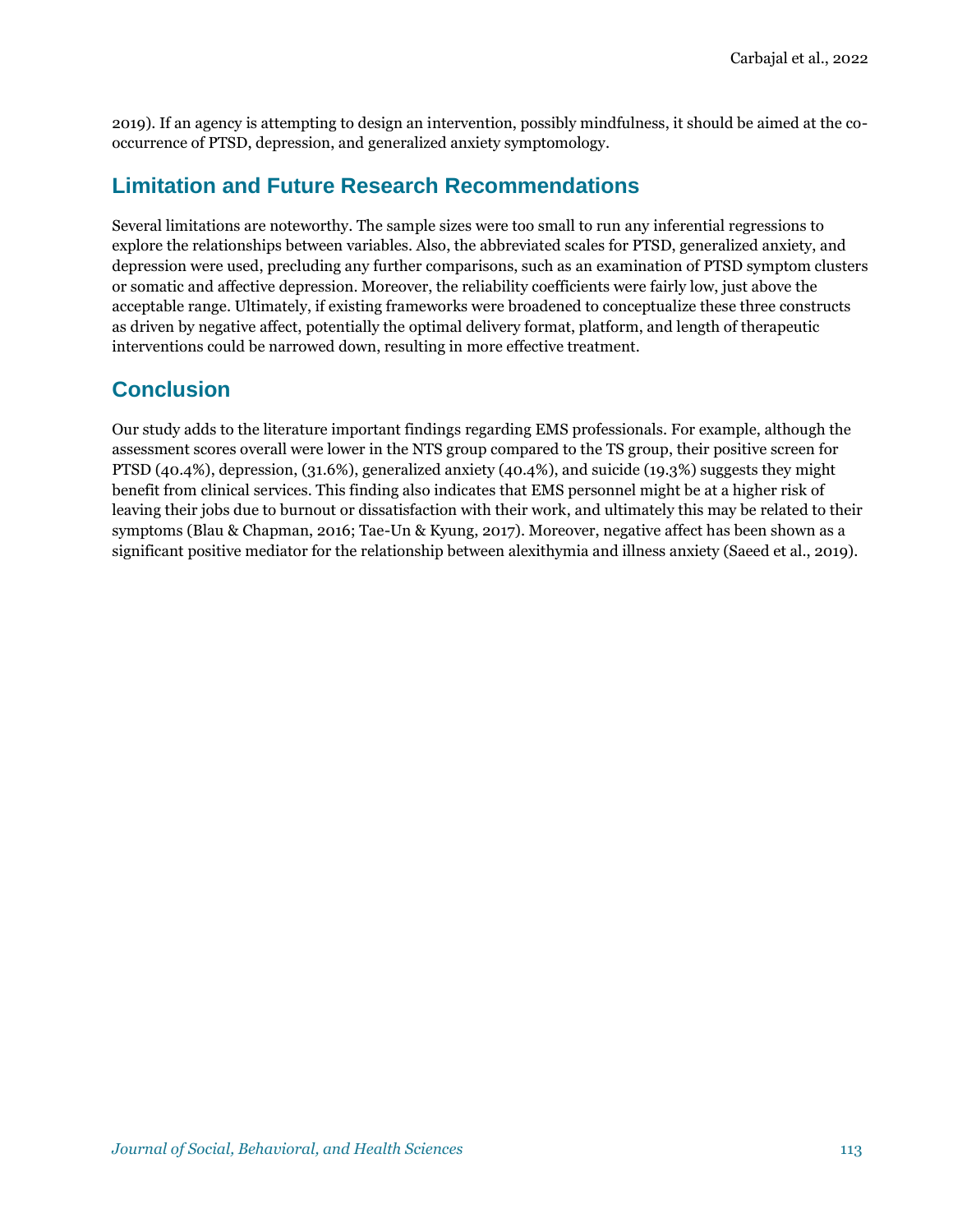# **References**

- Austin, C. L., Pathak, M., & Thompson, S. (2018). Secondary traumatic stress and resilience among EMS. *Journal of Paramedic Practice*, *10*(6), 240–247.<https://doi.org/10.12968/jpar.2018.10.6.240>
- Blau, G., & Chapman, S. A. (2016). Why do emergency medical services (EMS) professionals leave EMS? *Prehospital and Disaster Medicine*, *31*(S1), S105–S111. <https://doi.org/10.1017/S1049023X16001114>
- Brennan, K. A., Clark, C. L., & Shaver, P. R. (1998). Self-report measurement of adult attachment: An integrative overview. In J. A. Simpson, & W. S. Rholes*, Attachment theory and close relationships*  (pp. 46–76). The Guilford Press.
- Byllesby, B. M., Charak, R., Durham, T. A., Wang, X., & Elhai, J. D. (2016). The underlying role of negative affect in the association between PTSD, major depressive disorder, and generalized anxiety disorder. *Journal of Psychopathology and Behavioral Assessment, 38*(4), 655–665. <https://doi.org/10.1007/s10862-016-9555-9>
- Carbajal, J., Ponder, W. N., Whitworth, J., Schuman, D. L., & Galusha, J. M. (2021). The impact of COVID-19 on first responders' resilience and attachment. *Journal of Human Behavior in the Social Environment,* 1–17.<https://doi.org/10.1080/10911359.2021.1962777>
- Cohen, J. (1988). *Statistical Power Analysis for the Behavioral Sciences* (2nd ed.). Lawrence Erlbaum Associates, Publishers.
- Donnelly, E. A., & Bennett, M. (2014). Development of a critical incident inventory for the emergency medical services. *Traumatology, 20*(1), 1–8[. https://doi.org/10.1177/1534765613496646](https://doi.org/10.1177/1534765613496646)
- Doron-LaMarca, S., Niles, B. L., King, D. W., King, L. A., Kaiser, A. P., & Lyons, M. J. (2015). Temporal associations among chronic PTSD symptoms in U.S. combat veterans. *Journal of Traumatic Stress, 28*(5), 410–417.<https://doi.org/10.1002/jts.22039>
- Dornbach-Bender, A., Ruggero, C. J., Schulder, K., Contractor, A. A., Waszczuk, M., Kleva, C. S., Bromet, E., Luft, B., & Kotov, R. (2020). Positive and negative affect in the daily life of World Trade Center responders with PTSD: An ecological momentary assessment study. *Psychological Trauma: Theory, Research, Practice, and Policy, 12*(1), 75–83[. https://doi.org/10.1037/tra0000429](https://doi.org/10.1037/tra0000429)
- Duek, O., Spiller, T. R., Pietrzak, R. H., Fried, E. I., & Harpaz-Rotem, I. (2020). Network analysis of PTSD and depressive symptoms in 158,139 treatment-seeking veterans with PTSD. *Depression and Anxiety, 38*(5), 554–562[. https://doi.org/10.1002/da.23112](https://doi.org/10.1002/da.23112)
- Fonseca, S. M., Cunha, S., Faria, S., Campos, R., & Queirós, C. (2021). Why are emergency medical technicians' coping strategies dysfunctional? Direct and indirect effects of resilience and perceived stress. *International Emergency Nursing*, *56*, Article 100995. <https://doi.org/10.1016/j.ienj.2021.100995>
- Galatzer-Levy, I. R., Brown, A. D., Henn-Haase, C., Metzler, T. J., Neylan, T. C., & Marmar, C. R. (2013). Positive and negative emotion prospectively predict trajectories of resilience and distress among highexposure police officers. *Emotion, 13*(3), 545–553.<https://doi.org/10.1037/a0031314>
- Greene, T., Gelkopf, M., Fried, E. I., Robinaugh, D. J., & Pickman, L. L. (2020). Dynamic network analysis of negative emotions and *DSM-5* posttraumatic stress disorder symptom clusters during conflict. *Journal of Traumatic Stress, 33*(1), 72–83.<https://doi.org/10.1002/jts.22433>
- Grupe, D. W., McGehee, C., Smith, C., Francis, A. D., Mumford, J. A., & Davidson, R. J. (2019). Mindfulness training reduces PTSD symptoms and improves stress-related health outcomes in police officers. *Journal of Police and Criminal Psychology, 36*(1), 72–85. [https://doi.org/10.1007/s11896-019-](https://doi.org/10.1007/s11896-019-09351-4) [09351-4](https://doi.org/10.1007/s11896-019-09351-4)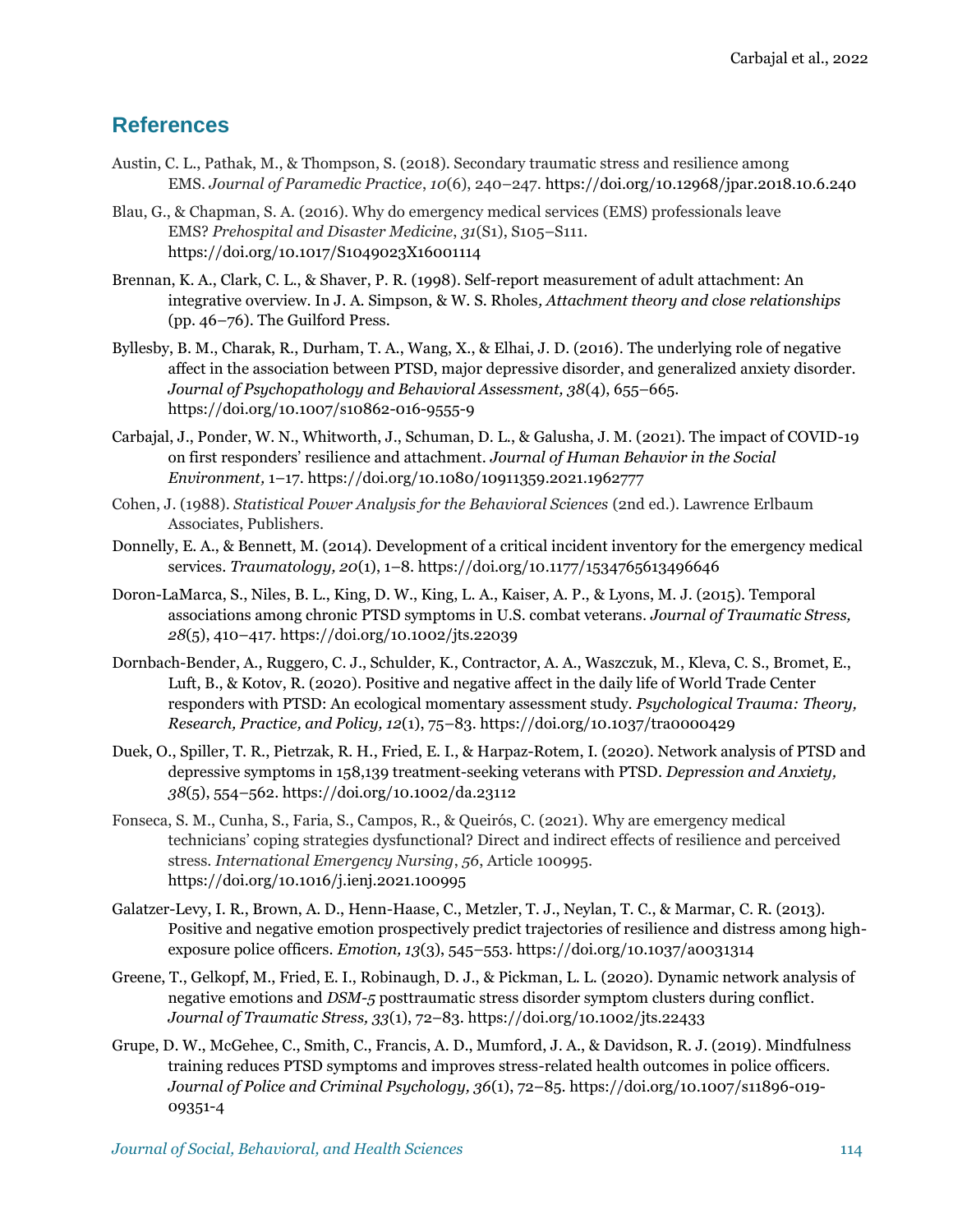- Halpern, J., Maunder, R. G., Schwartz, B., & Gurevich, M. (2012a). Attachment insecurity, response to critical incident distress, and current emotional symptoms in ambulance workers. *Stress and Health, 28*(1), 51–60.<https://doi.org/10.1002/smi.1401>
- Halpern, J., Maunder, R. G., Schwartz, B., & Gurevich, M. (2012b). Identifying, describing, and expressing emotions after critical incidents in paramedics. *Journal of Traumatic Stress, 25*(1), 111–114. <https://doi.org/10.1002/jts.21662>
- Johnson, D. C., Polusny, M. A., Erbes, C. R., King, D., King, L., Litz, B. T., Schnurr, P. P., Friedman, M., Pietrzak, R. H., & Southwick, S. M. (2011). Development and initial validation of the response to stressful experiences scale. *Military Medicine, 176*(2), 161–169. [https://doi.org/10.7205/milmed-d-](https://doi.org/10.7205/milmed-d-10-00258)[10-00258](https://doi.org/10.7205/milmed-d-10-00258)
- Jones, S., Nagel, C., McSweeney, J., & Curran, G. (2018). Prevalence and correlates of psychiatric symptoms among first responders in a Southern state. *Archives of Psychiatric Nursing, 32*(6), 828–835. <https://doi.org/10.1016/j.apnu.2018.06.007>
- Khorsan, R., & Crawford, C. (2014). How to assess the external validity and model validity of therapeutic trials: A conceptual approach to systematic review methodology. *Evidence-Based Complementary and Alternative Medicine*, 1–12.<https://doi.org/10.1155/2014/694804>
- Kroenke, K., Spitzer, R. L., & Williams, J. B. W. (2003). The Patient Health Questionnaire-2: Validity of a twoitem depression screener. *Medical Care, 41*(11), 1284–1292. <https://doi.org/10.1097/01.MLR.0000093487.78664.3C>
- Kroenke, K., Spitzer, R. L., Williams, J. B. W., Monahan, P. O., & Lowe, B. (2007). Anxiety disorders in primary care: Prevalence, impairment, comorbidity, and detection. *Annals of Internal Medicine, 146*(5), 317–325.<https://doi.org/10.7326/0003-4819-146-5-200703060-00004>
- Lindquist, K. A., Satpute, A. B., Wager, T. D., Weber, J., & Barrett, L. F. (2016). The brain basis of positive and negative affect: Evidence from a meta-analysis of the human neuroimaging literature. *Cerebral Cortex, 26*(5), 1910–1922.<https://doi.org/10.1093/cercor/bhv001>
- Lomas, T., Medina, J. C., Ivtzan, I., Rupprecht, S., & Eiora-Orosa, F. J. (2019). A systematic review and metaanalysis of the impact of mindfulness-based interventions on the well-being of healthcare professionals. *Mindfulness, 10*(7), 1193–1216.<https://doi.org/10.1007/s12671-018-1062-5>
- Markert-Green, B.-G. G. O. (2021). Coping skills, emotional intelligence, attachment, and resilience on posttraumatic stress disorder in private sector emergency medical technicians (Publication No. 28416952) [Doctoral dissertation, Andrews University]. ProQuest Dissertations and Theses Global.
- Na, P. J., Yaramala, S. R., Kim, J. A., Kim, H., Goes, F. S., Zandi, P. P., Vande Voort, J. L., Sutor, B., Croarkin, P., & Bobo, W. v. (2018). The PHQ-9 item 9 based screening for suicide risk: A validation study of the Patient Health Questionnaire (PHQ)-9 item 9 with the Columbia Suicide Severity Rating Scale (C-SSRS). *Journal of Affective Disorders, 232*, 34–40[. https://doi.org/10.1016/j.jad.2018.02.045](https://doi.org/10.1016/j.jad.2018.02.045)
- Pappa, S., Ntella, V., Giannakas, T., Giannakoulis, V. G., Papoutsi, E., & Katsaounoi, P. (2020). Prevalence of depression, anxiety, and insomnia among healthcare workers during the COVID-19 pandemic: A systematic review and meta-analysis. *Brain, Behavior, and Immunity, 88*, 901–907. <https://doi.org/10.1016/j.bbi.2020.05.026>
- Pizutti, L. T., Carissimi, A., Valdivia, L. J., Ilgenfritz, C. A. V., Freitas, J. J., Sopezki, D., Demarzo, M. M. P., & Hidalgo, M. P. (2019). Evaluation of Breathworks' Mindfulness for Stress 8-week course: Effects on depressive symptoms, psychiatric symptoms, affects, self-compassion, and mindfulness facets in Brazilian health professionals. *Journal of Clinical Psychology, 75*(6), 970–984. <https://doi.org/10.1002/jclp.22749>